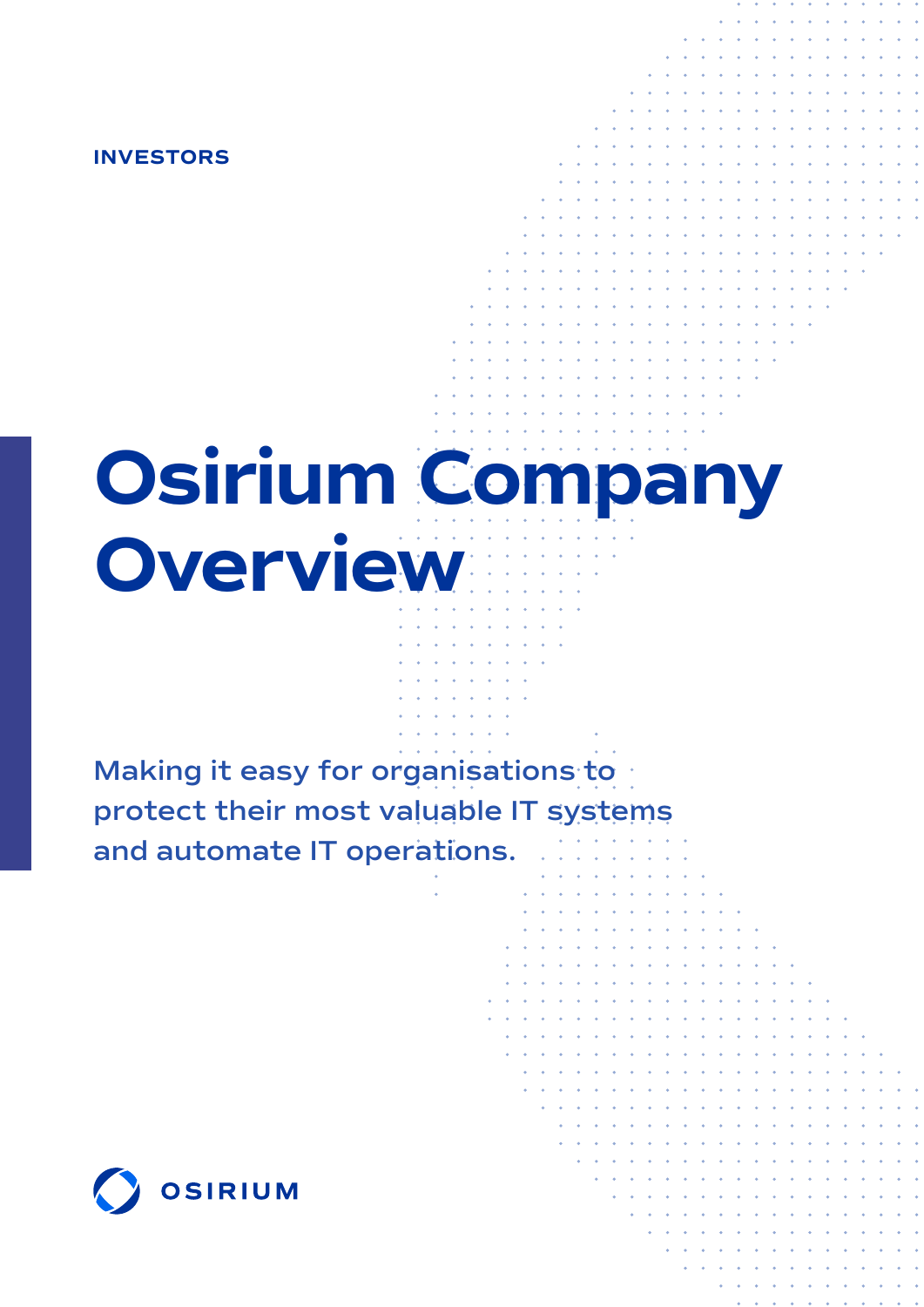## **The Need for Privileged Security and IT Automation**

- (9) SonicWall Cyber Threat Report, Feb 2022
- (10) Source: KuppingerCole: Understanding the PAM market October 2021
- (11) Mordor Intelligence, Digital Process Automation market size growth trends, COVID19 Impact and forecasts (2021-2026)







#### **\$5.4 BILLION**

#### **\$16.1 BILLION**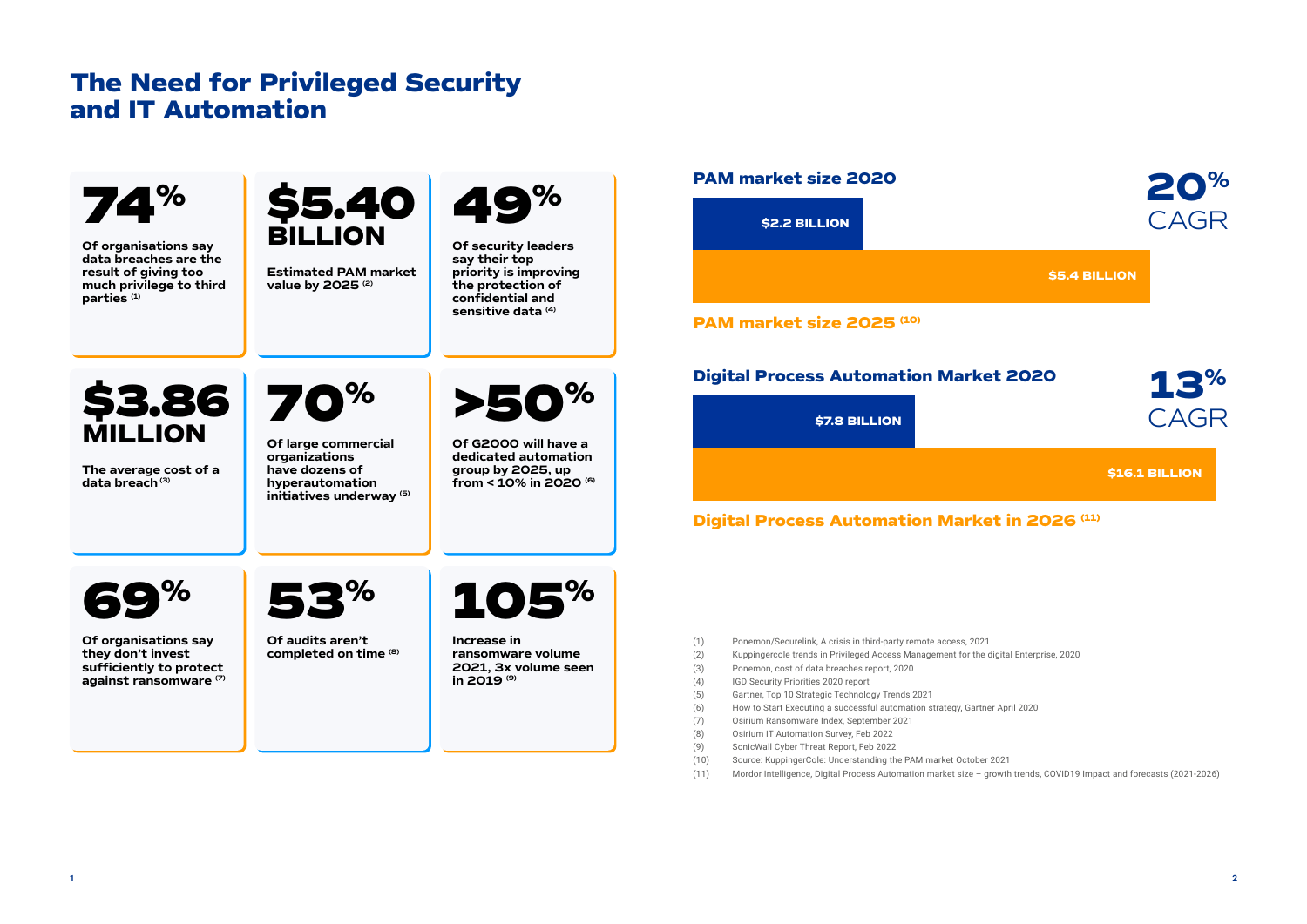# **Osirium Privileged Access Security Osirium Portfolio**



#### **PAM addresses the fastest growing threat: ransomware**

With 80% of all attacks involving privileged access and more than 100% growth in ransomware attacks, the need for PAM is higher than ever.

### **360° Privilege protection**

Unique solution to manage privileged access, privileged processes and remove unnecessary privilege on endpoints.

#### **PAM is a critical security foundation**

Cybersecurity, backup, hypervisors, remote access all need privileged access management to keep them secure.

#### **Privilege security is applicable across all industries**

But especially critical for highly regulated and critical infrastructure such as NHS, finance, and telecoms.

#### **Focus on rapid customer success**

Unlike traditional PAM solutions, Osirium is simple and easy to acquire and deploy, and improved cybersecurity posture is delivered from the start.

#### **Proven "land and expand" business model**

Multiple opportunities to up-sell and cross-sell products. Ideal for growth and attractive to value added resellers.

#### **Rapid growth built on 25 years' cybersecurity experience**

Osirium leadership has a proven track record of growing innovative cybersecurity start-ups.



#### **Osirium PAM**

Privileged Access Management (PAM) protects the shared services, systems, and devices at the heart of every IT organisation. At its core, PAM separates users from the valuable administrator usernames and passwords on those systems. It can monitor and record admin sessions making it ideal for controlling access by suppliers and remote workers.

### **Osirium PPA**

The best protection against attacks or accidental misuse of privileged access is to automate the work done while using privileged access. Privileged Process Automation (PPA) is a flexible, lightweight automation framework that is built with the starting point of secure connections to IT systems. Users can only perform the tasks they should, and policies are always enforced, and end-to-end audit trails are maintained.

#### **Osirium PEM**

PAM defends backend systems while Privileged Endpoint Management (PEM) protects the entry point for most attacks: user workstations. PEM lets IT remove risky local admin accounts without affecting how the users do their work. When malware can't be installed, it can't go on to infect corporate systems.

#### **Professional Services**

Implementation advice and design, initial deployment assistance, training, and customization.

# **Deploy in the Clouds**

# **or On-Premises**

### 66

Virtual appliance distribution and subscription model.

#### **Support**

Online Assistance Enhanced Support Options

**From a capability and cost point of view, Osirium came top of the contenders.** Kevin Mortimer, University of Reading

**We had Osirium PAM up and running in under a day.** Dave Pritt, Saunderson House

66

**What struck us with Osirium PAM was not just the breadth of capabilities, but also its flexibility and ease of implementation.**

Alex Breedon, GibTelecom

### 66

**Out of the box, the Osirium PAM platform lived up to our expectations. It makes it obvious who can access what, where and when.** Karim Kronfli, M-Netics



**Selecting Osirium PAM wasn't just about the robustness of the solution. It was also the professionalism of their engagement and the excellence of their support.**

Mark Grant, NHS Lanarkshire